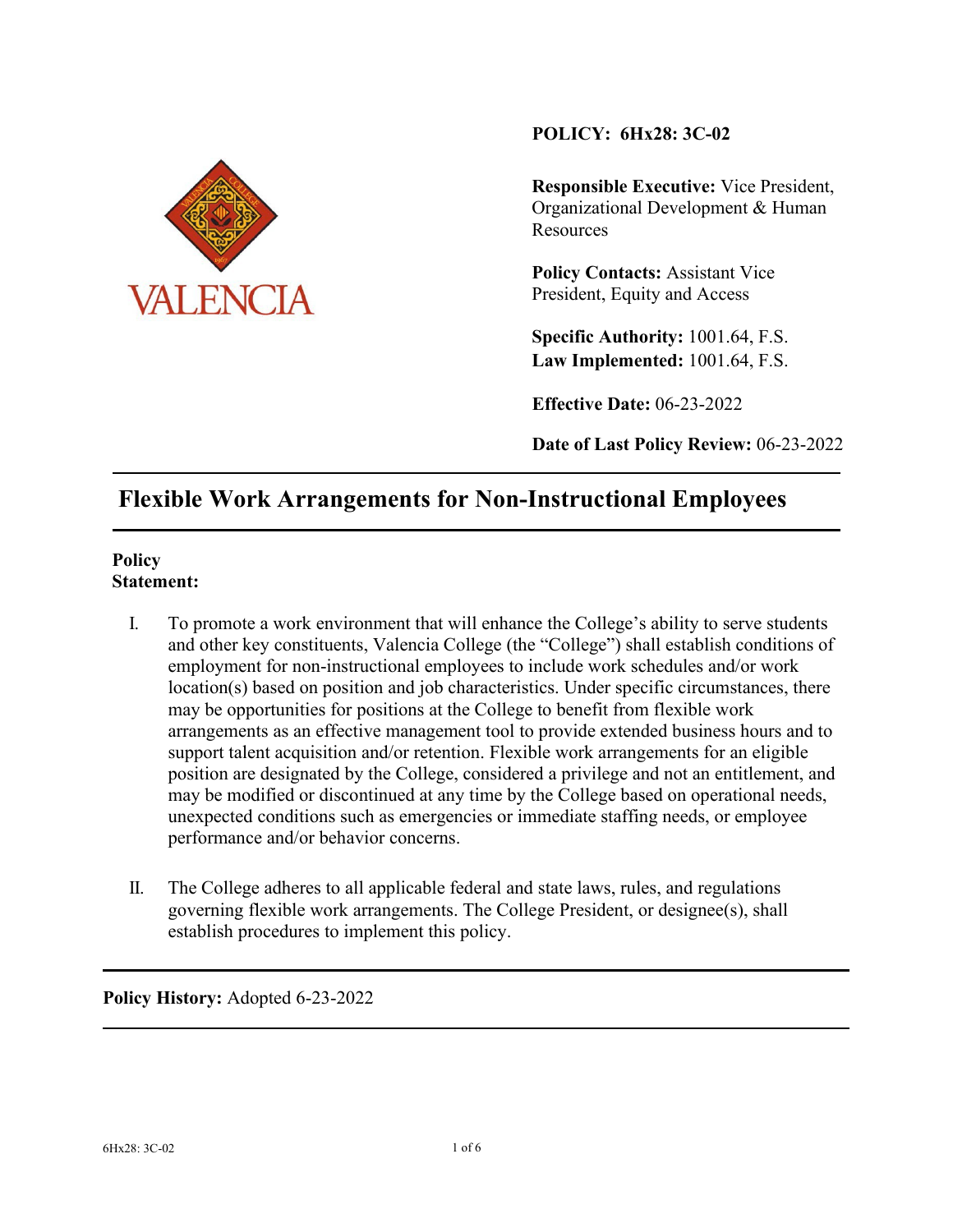## **Related Documents:**

## **Related Policies:**

College Policy 6Hx28: 02-02 Workplace Accommodations for Applicants and Employees College Policy 6Hx28: 3C-01 Total Rewards: Compensation & Hours of Work for Employees of the College College Policy 6Hx28: 3D-02 Leaves of Absence College Policy 6Hx28: 3D-03 Total Rewards: Vacation, Sick and Personal Leave for Full Time Employees College Policy 6Hx28: 3D-06.1 Family/Medical Leave College Policy 6Hx28: 3D-06.3 Workers' Compensation and Illness or Injury In Line of Duty Leave College Policy 6Hx28: 3E-04 Acceptance by All Employees of the Policies of the College College Policy 6Hx28: 3E-08 Disciplinary Action College Policy 6Hx28: 05-08 Travel by Authorized Personnel

## **Procedures:**

The following procedures outline the College's process for identifying and reviewing flexible work arrangements for non-instructional employees, supervisor and employee expectations, and circumstances for discontinuing a flexible work arrangement, in accordance with this policy. All positions at Valencia College are based in the state of Florida, and all employees at the College must establish and maintain legal Florida residency.

- I. Decisions about flexible work arrangements for work locations should:
	- A. Enhance the College's ability to serve students, employees, other key constituents, and the Central Florida community;
	- B. Reflect essential job duties as outlined in the respective job descriptions;
	- C. Respond to the changing needs of the College and the individuals served;
	- D. Help attract and retain a diverse workforce; and
	- E. Have positive effects on the business operations of the College.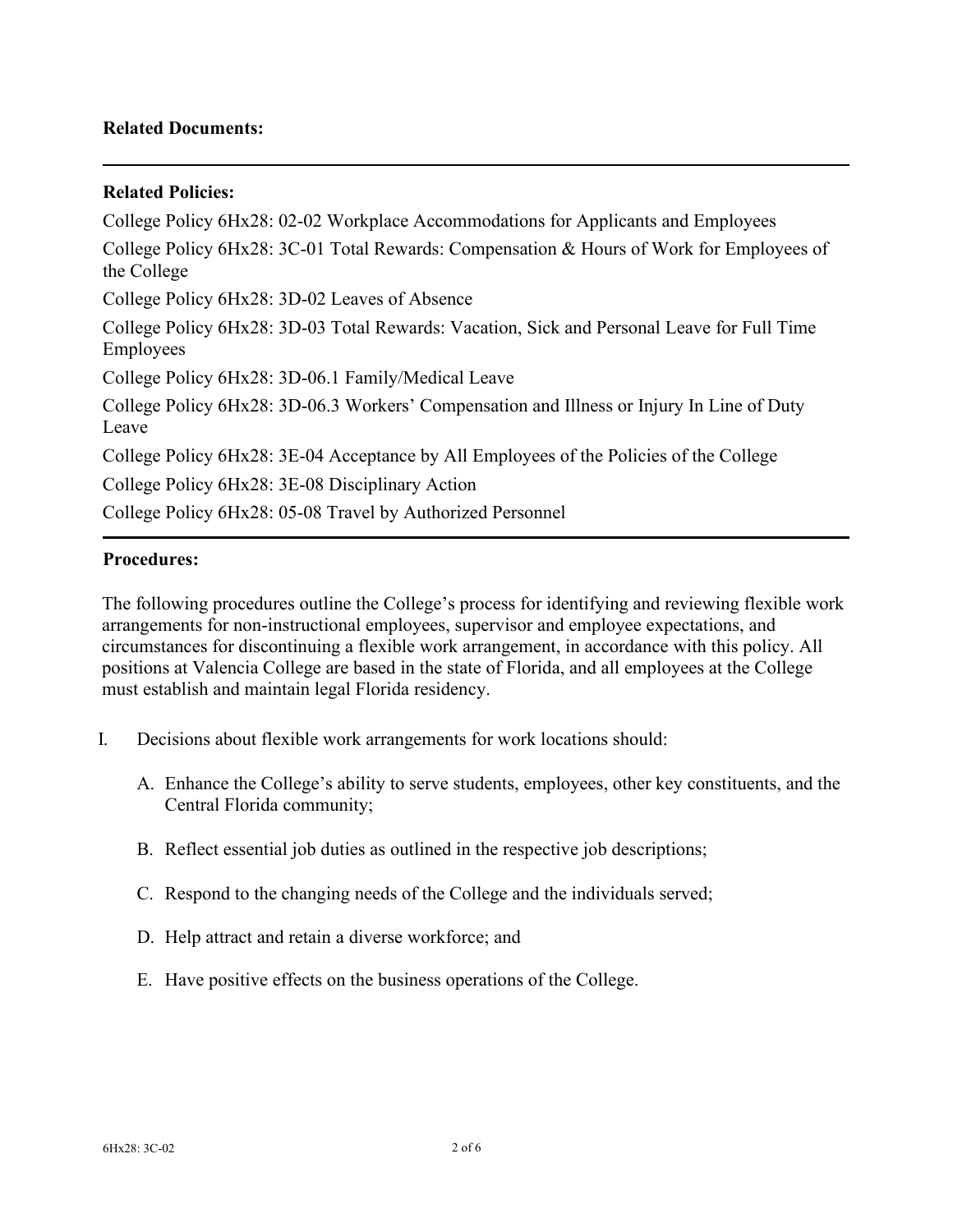- II. Work Location Decision Process
	- A. Each Vice President or Provost shall consult with their leadership teams to review and make decisions on the work location option for each position within their respective division. Work location options generally include:
		- 1. Fully On-Site: Employee performs all job duties at a Valencia College location(s), with flexibility in the work schedule, if appropriate.
		- 2. Primarily On-Site: Employee performs the majority of job duties on-site and may occasionally work remotely.
		- 3. Primarily Remote: Employee performs the majority of job duties remotely and may occasionally work on-site, based on operational needs with advance notice when possible.
			- a. Primarily remote employees are not guaranteed dedicated College office space or a workstation while on-site. The supervisor will identify an office(s) and/or workspace(s) available to employees when working on-site (generally a shared office or workspace). It is the employee's responsibility to bring their workissued laptop when working on-site.
		- 4. Fully Remote: Employee performs all job duties off-site, typically at home or another suitable location. The fully remote employee may occasionally be required to work onsite, with advance notice when possible.
			- a. Fully remote employees are not guaranteed a dedicated College office space or a workstation while on-site. The supervisor is responsible for identifying an office(s) and/or workspace(s) available to employees when working on-site (generally a shared office and/or workspace). It is the employee's responsibility to bring their work-issued laptop when working on-site.
			- b. A Remote Work Agreement must be completed for a position designated as fully remote. The agreement may be obtained by contacting Organizational Development and Human Resources (ODHR) at 407-299-5000 extension 4748 (HR4U) or  $HR4U$ @valenciacollege.edu.
	- B. Each Vice President or Provost will share their recommended list of positions to be considered for primarily remote or fully remote work with the Senior Team for additional discussion and approval.
	- C. Department leadership will work to determine specific work schedules for primarily on-site and primarily remote positions each semester or otherwise as deemed appropriate.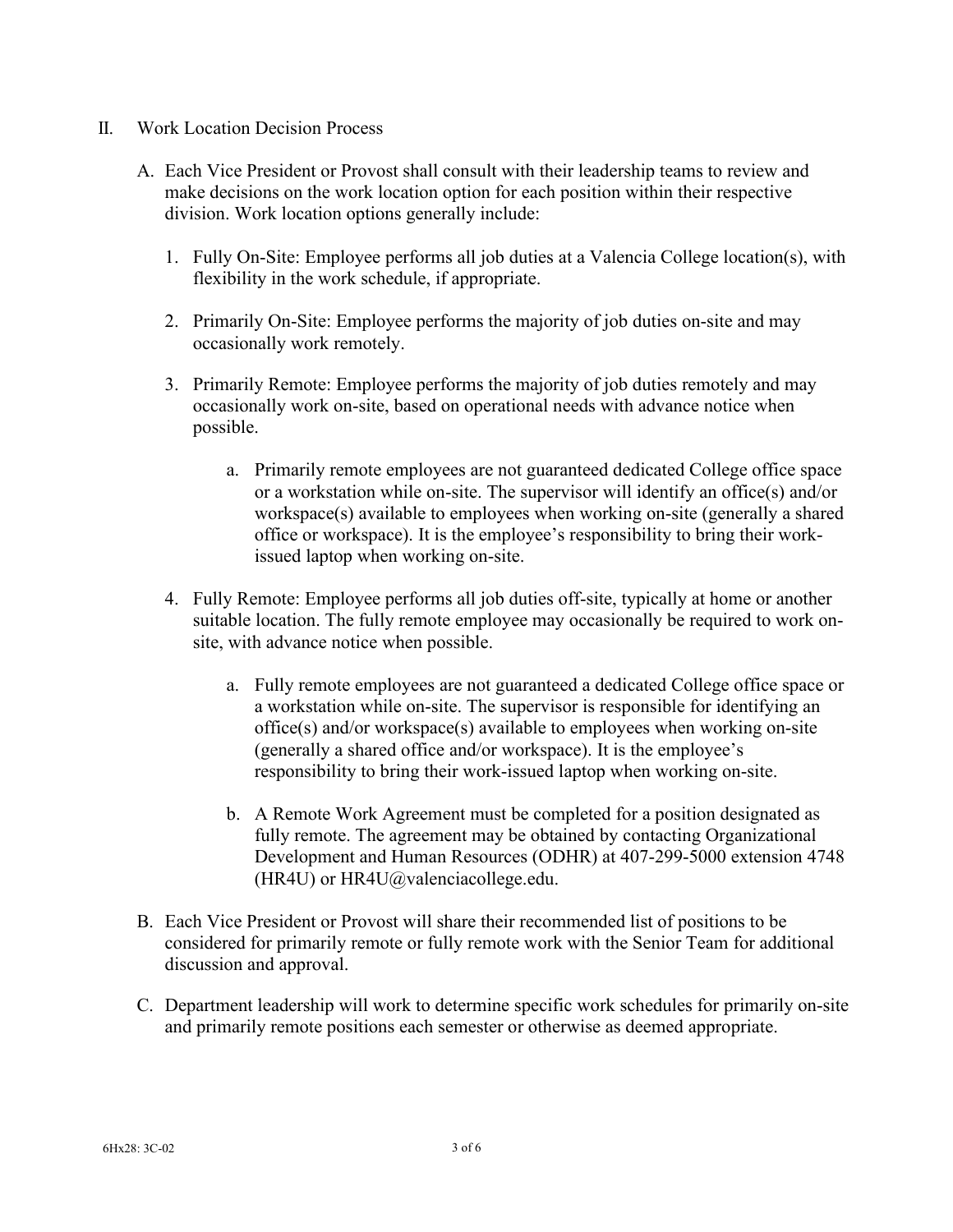- III. Supervisor Expectations for Flexible Work Arrangements
	- A. Regardless of work arrangements, supervisors are expected to provide employees with appropriate work schedules, to communicate clearly defined work expectations, to periodically check in on employees regarding their progress and status, and to conduct coaching discussions and/or performance management as needed.
	- B. Supervisors are responsible for coordinating the issuance of College equipment and resources for employees with flexible work arrangements to complete their work on-site and/or from their remote location. (For more information, see the Office of Information Technology resource: [Peripheral Equipment Guidelines.](https://valenciacollege.teamdynamix.com/TDClient/2067/Portal/KB/ArticleDet?ID=102493))
	- C. Supervisors are responsible for reviewing the effectiveness of flexible work arrangements with employees and adjusting address concerns/challenges as needed. This review should occur more frequently toward the beginning of the arrangement and no less than annually thereafter. After periodic reviews, supervisors may recommend to leadership any future adjustments to position location and/or work schedule as deemed appropriate for approval.
- IV. Employee Expectations for Flexible Work Arrangements
	- A. As a condition of employment and in accordance with College Policy 6Hx28: 3E-04 Acceptance by All Employees of the Policies of the College, College employees are responsible for being familiar with and complying with all policies and procedures of the College as may be applicable, as well as all applicable federal and state laws, rules, and regulations.
	- B. Employees who are classified as exempt are expected to work at least the minimum required hours in accordance with College Policy 3C-01 Total Rewards: Compensation & Hours of Work for Employees of the College.
	- C. Employees who are classified as non-exempt are required to report all hours of work, may work overtime only with advance supervisor approval, and are eligible for rest and meal breaks in accordance with College Policy 6Hx28: 3C-01 Total Rewards: Compensation and Hours of Work for Employees of the College. Employees should consult with their supervisor if they are experiencing challenges on how to track and document their working hours.
	- D. Employees should continue to request leave in accordance with existing policies and use the Request and Manage My Leave System to document their leave usage. For more information regarding sick, vacation and personal leave, or other leave options, refer to College Policies 6Hx28: 3D-03 Total Rewards: Vacation, Sick and Personal Leave for Full Time Employees; 3D-02 Leaves of Absence; and 3D-06.1 Family/Medical Leave.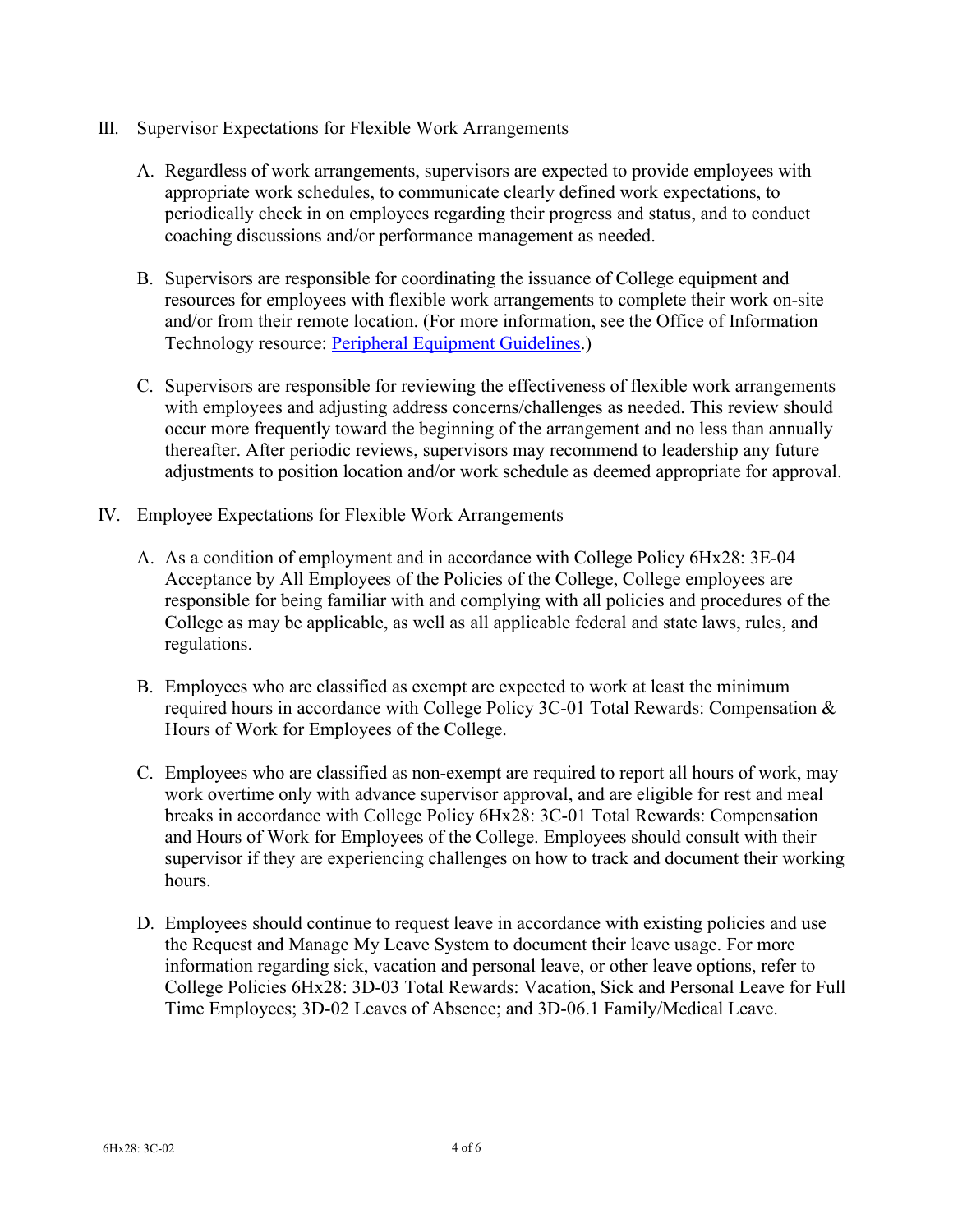- E. Employees are expected to:
	- 1. effectively perform their job duties and responsibilities free from distraction or other competing expectations including but not limited to the care of others;
	- 2. be accessible during normal or otherwise agreed-upon work hours; and
	- 3. regularly communicate with their supervisor(s) and colleagues, ask questions, and communicate concerns in a timely manner, and provide and receive feedback.
- F. Employees who have remote work options are responsible for setting up a safe and secure workspace in their remote location. This setup includes following established guidelines for information security, confidentiality as appropriate, and ensuring that there is no unauthorized use, access, modification, disbursement, or deletion of College records or inappropriate use of College technology and equipment. Employees who have remote work options are also expected to report any incidents of unauthorized use, access, modification, disbursement, or deletion of records to their respective supervisor.
- G. Employees who have remote work options who determine they need replacement technology equipment or additional technology equipment should notify their supervisor, who will review the request, consult with their leadership if needed, and determine if the equipment can be provided or if an alternative solution is available. It is the College's expectation that employees who have remote work options will be responsible for:
	- 1. Establishing and maintaining high speed internet access, if needed, to perform the essential functions of their job to include expenses related to the installation, establishment, and maintenance of internet service.
	- 2. Providing their own furniture to be used at their residence or other appropriate remote work location. For equipment or furniture needed due to a disability, see College Policy 02-02 Workplace Accommodations for Applicants and Employees.
	- 3. Operating costs, home maintenance, property or liability insurance, or other incidental expenses associated with the use of the employee's residence or other appropriate remote work location.
- H. Employees who have remote work options shall have one campus assigned by the department as their official headquarters. Travel costs/reimbursements shall be in accordance with College Policy 05-08 Travel by Authorized Personnel.
- I. To support a workers' compensation claim off-site, employee injuries must arise out of and in the course of employment as defined by applicable laws, rules, and regulations governing workers' compensation. Employees are still expected to immediately report the injury to their respective supervisor and a representative of the Campus Safety and Security